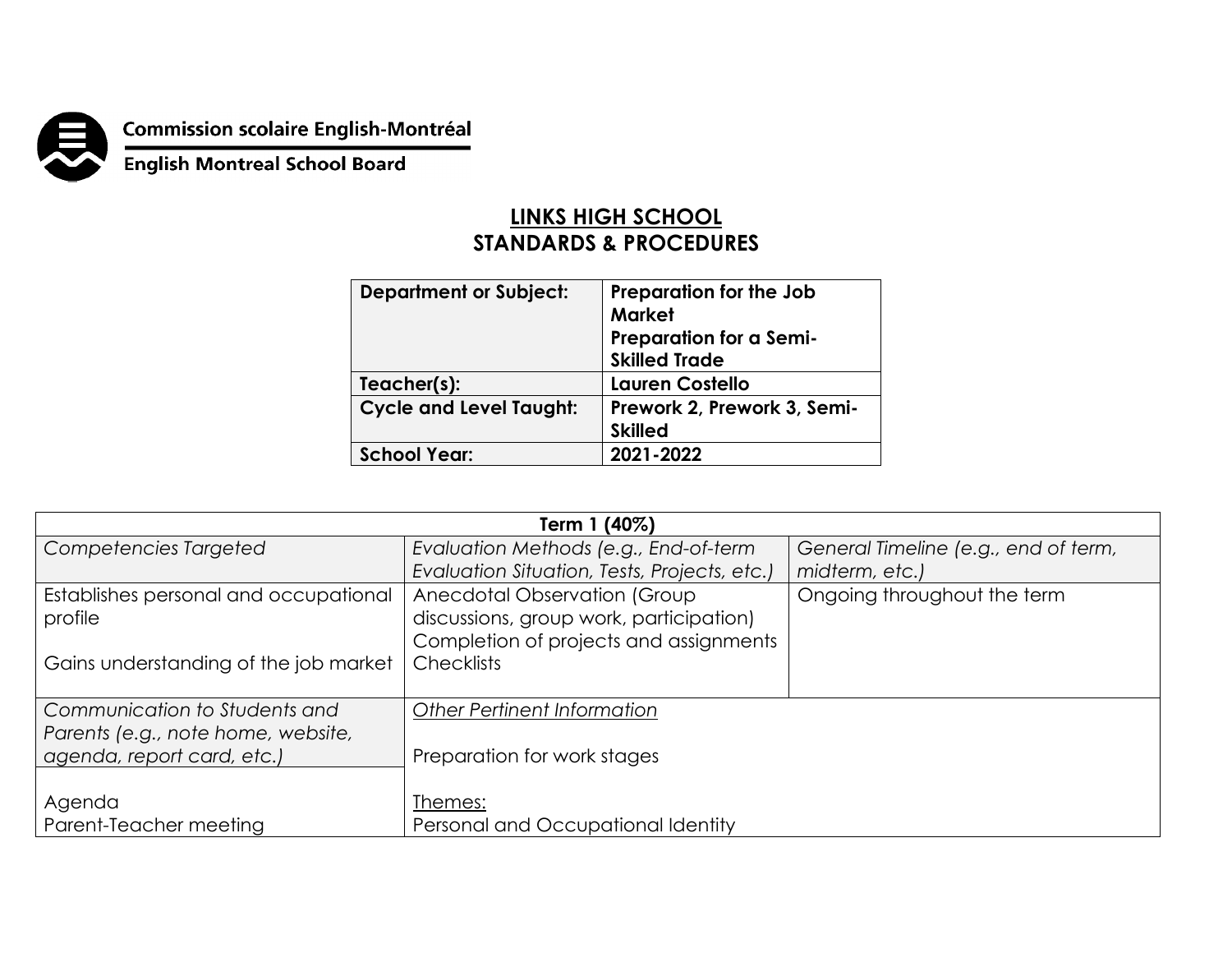| <b>Report Cards</b><br>Phone calls/E-mails<br>Parent-Teacher conferences | Personal and Occupational Aspirations<br>Characteristics and impact of the Job Market |
|--------------------------------------------------------------------------|---------------------------------------------------------------------------------------|
|                                                                          |                                                                                       |